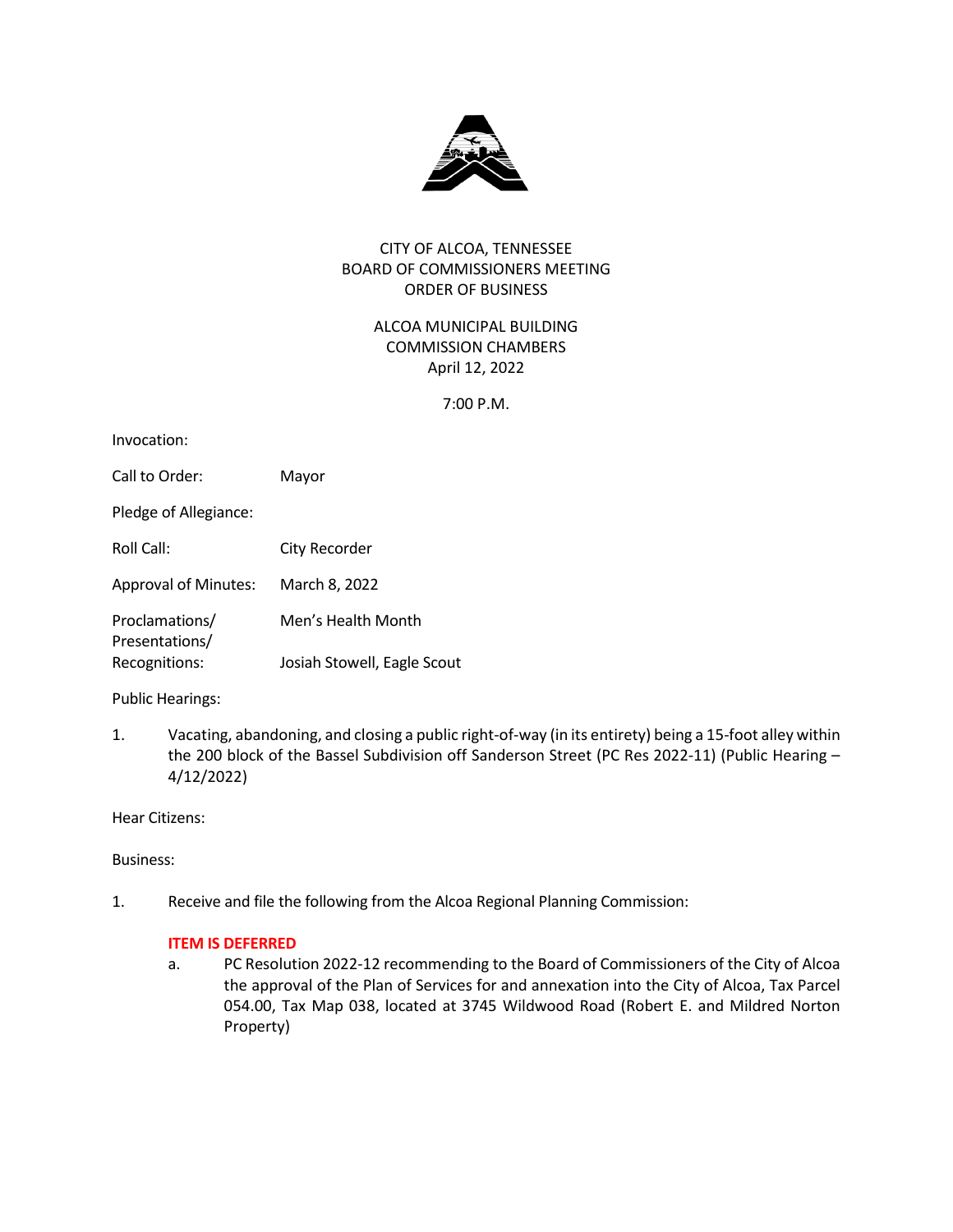### **ITEM IS DEFERRED**

b. PC Resolution 2022-13 recommending to the Board of Commissioners of the City of Alcoa, the amendment of the Zoning Ordinance, Ordinance 338, of the Alcoa Municipal Code, to assign the Zoning District Limited Restriction District "I" to Tax Parcel 054.00, Tax Map 038, located at 3745 Wildwood Road (Robert E. and Mildred Norton property)

### **ITEM IS DEFERRED**

c. PC RESOLUTION 2022-14 recommending to the Board of Commissioners of the City of Alcoa approval of the Plan of Services for and annexation into the City of Alcoa, Tax Parcel 056.00, Tax Map 028, located at 3845 Peery Road (John W. and Martha Peery property)

# **ITEM IS DEFERRED**

- d. PC RESOLUTION 2022-15 recommending to the Board of Commissioners of the City of Alcoa, the amendment of the Zoning Ordinance, Ordinance 338, of the Alcoa Municipal Code, to assign the Zoning District Limited Restriction District "I" and Open Space District "OS" to Tax Parcel 056.00, Tax Map 028, located at 3845 Peery Road (John W. and Martha Peery property)
- 2. Authorize the execution of a Certificate of Compliance for a retail food store wine license to Weigel Stores, Inc., store #50 and #92.
- 3. Authorize the execution of Task Order 3 service agreement with LDA Engineering for consultant engineering work to produce design drawings for replacement of galvanized watermains.

## *FIRST READING OF ORDINANCES*

4. AN ORDINANCE AMENDING TITLE 18 CHAPTER 2 OF THE ALCOA MUNICIPAL CODE REGULATING SEWAGE DISPOSAL

#### *SECOND READING OF ORDINANCES*

- 5. AN ORDINANCE VACATING, ABANDONING AND CLOSING A PUBLIC RIGHT-OF-WAY (IN ITS EN-TIRETY) BEING A 15-FOOT ALLEY WITHIN THE 200 BLOCK OF THE BASSEL SUBDIVISION OFF SAND-ERSON STREET (PC Res 2022-11) (Public Hearing – 4/12/2022)
- 6. AN ORDINANCE TO AMEND THE BUDGET OF THE CITY OF ALCOA FOR FISCAL YEAR 2021-2022

## *RESOLUTIONS*

7. A RESOLUTION REQUESTING THE BLOUNT COUNTY COMMISSION DISCONTINUE THE PRACTICE OF ASSESSING PROPERTY TAXES DEDICATED FOR FUTURE CAPITAL EDUCATION EXPENDITURES WITHOUT SHARING THOSE TAX DOLLARS WITH THE TAXPAYERS OF THE CITIES OF ALCOA AND MARYVILLE BASED ON THE WEIGHTED FULL-TIME EQUIVILENT AVERAGE DAILY ATTENDANCE OF ALL THREE COUNTY PUBLIC SCHOOL DISTRICTS AS PUBLISHED BY THE TENNESSEE DEPARTMENT OF EDUCATION